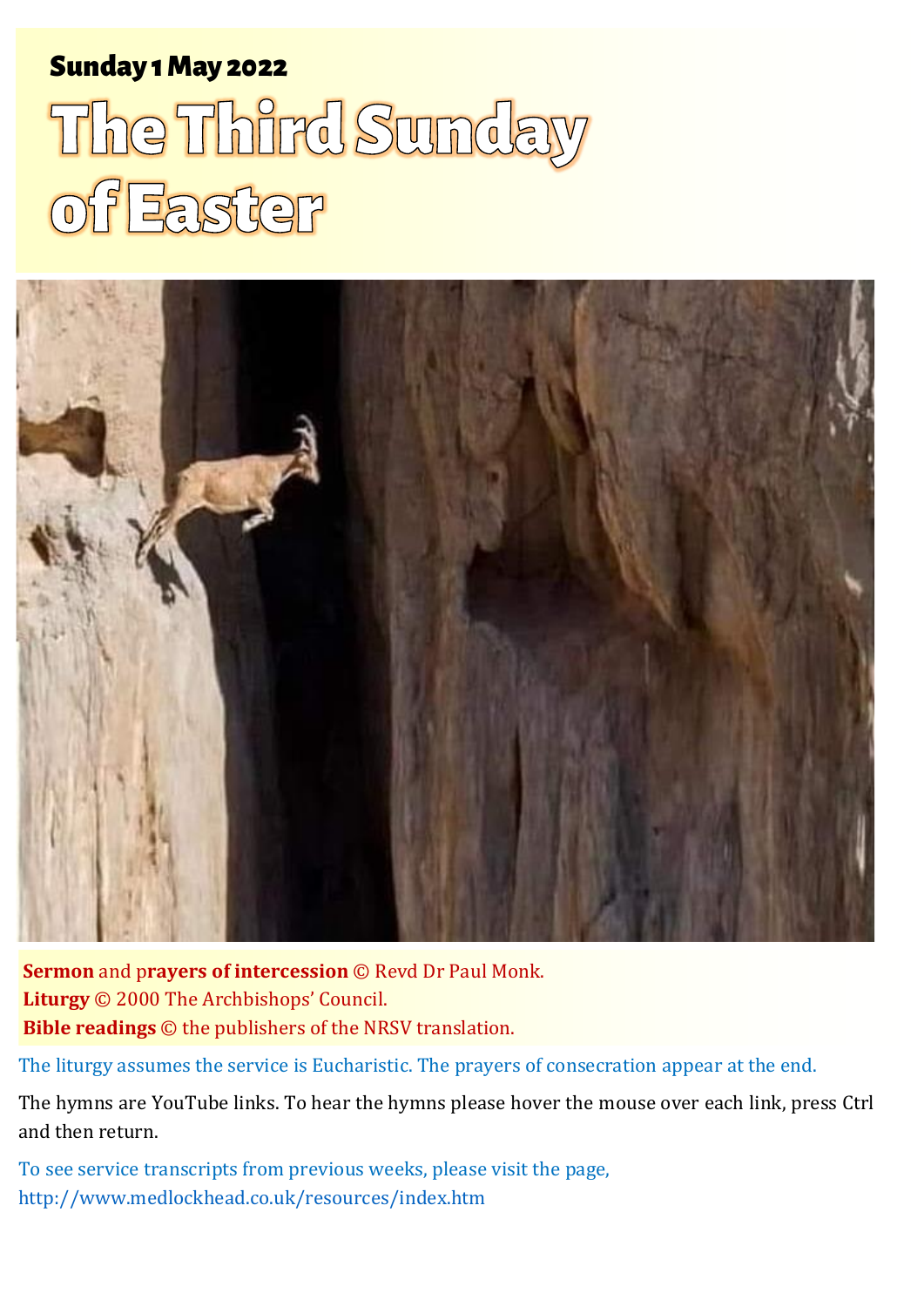# **The Welcome**

In the name of the Father, and of the Son, and of the Holy Spirit

All **Amen.**

The Lord be with you

All **And also with you.**

Alleluia, Christ is risen!

All **He is risen indeed! Alleluia!**

HYMN 1 **[Jesus lives!](https://www.youtube.com/watch?v=tYaOHEGgGCE&t=3s)** (please click on this link to hear the hymn)

# **The Preparation**

All **Almighty God,**

**to whom all hearts are open, all desires known, and from whom no secrets are hidden: cleanse the thoughts of our hearts by the inspiration of your Holy Spirit, that we may perfectly love you, and worthily magnify your holy name; through Christ our Lord. Amen.**

Our Lord Jesus Christ said:

The first commandment is this: 'Hear, O Israel, the Lord our God is the only Lord. You shall love the Lord your God with all your heart, with all your soul, with all your mind, and with all your strength.'

And the second is this: 'Love your neighbour as yourself.' There is no other commandment greater than these. On these two commandments hang all the law and the prophets.

# All **Amen. Lord, have mercy.**

Christ our Passover lamb has been sacrificed for us. Let us therefore rejoice by putting away all malice and evil and confess our sins in penitence and faith, firmly resolved to keep God's commandments and to live in love and peace with all.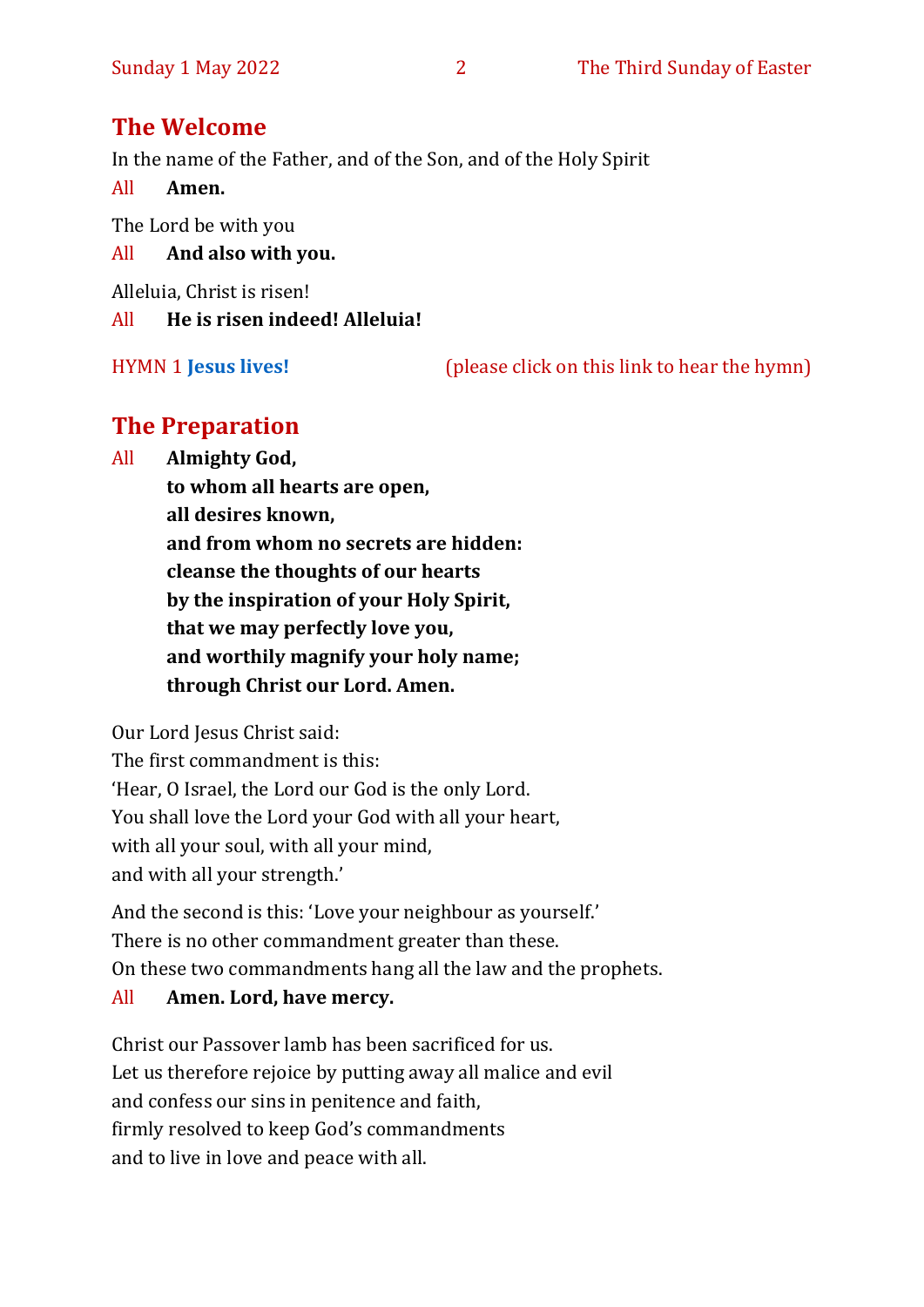All **Almighty God, our heavenly Father, we have sinned against you and against our neighbour in thought and word and deed, through negligence, through weakness, through our own deliberate fault. We are truly sorry and repent of all our sins. For the sake of your Son Jesus Christ, who died for us, forgive us all that is past and grant that we may serve you in newness of life to the glory of your name. Amen.**

Almighty God,

who forgives all who truly repent, have mercy upon you, pardon and deliver you from all your sins, confirm and strengthen you in all goodness, and keep you in life eternal; through Jesus Christ our Lord.

All **Amen.**

# **The Gloria**

This Gloria is sung to the tune of 'Cwm Rhondda'. Click **[here](about:blank)** for the tune.

All **Glory be to God in Heaven, Songs of joy and peace we bring, Thankful hearts and voices raising, To creation's Lord we sing. Lord we thank you, Lord we praise you, Glory be to God our King: Glory be to God our King. Lamb of God, who on our shoulders, Bore the load of this world's sin; Only Son of God the Father, You have brought us peace within. Lord, have mercy, Christ have mercy, Now your glorious reign begin:**

**Now your glorious reign begin.**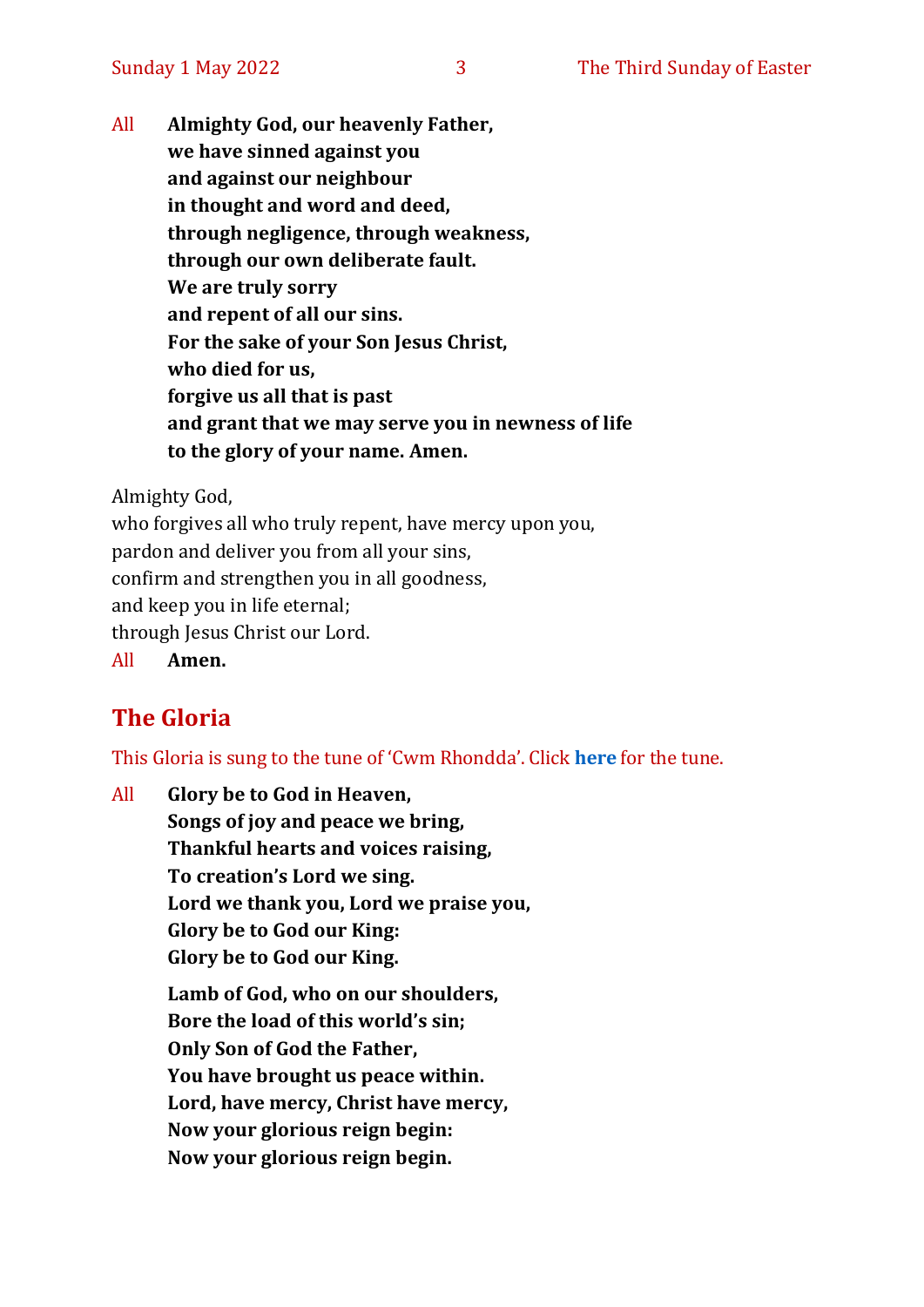**You O Son of God are Holy, You we praise with one accord. None in heav'n or earth is like you, Only you are Christ the Lord. With the Father and the Spirit, Ever worshipped and adored: Ever worshipped and adored.**

# **The Collect for the Third Sunday of Easter**

Almighty Father, who in your great mercy gladdened the disciples with the sight of the risen Lord: give us such knowledge of his presence with us, that we may be strengthened and sustained by his risen life and serve you continually in righteousness and truth; through Jesus Christ your Son our Lord, who is alive and reigns with you, in the unity of the Holy Spirit, one God, now and for ever. All **Amen.**

# **First reading**

A reading from the Acts of the Apostles

Saul was breathing threats and murder against the disciples of the Lord and went to the high priest and asked him for letters to the synagogues at Damascus, so that if he found any who belonged to the Way, men or women, he might bring them bound to Jerusalem. Now as he was going along and approaching Damascus, suddenly a light from heaven flashed around him. He fell to the ground and heard a voice saying to him, 'Saul, Saul, why do you persecute me?' He asked, 'Who are you, Lord?' The reply came, 'I am Jesus, whom you are persecuting. But get up and enter the city, and you will be told what you are to do.' The men who were traveling with him stood speechless because they heard the voice but saw no one. Saul got up from the ground, and though his eyes were open, he could see nothing; so they led him by the hand and brought him into Damascus. For three days he was without sight, and neither ate nor drank.

There was a disciple in Damascus named Ananias. The Lord said to him in a vision, 'Ananias.' He answered, 'Here I am, Lord.' The Lord said to him, 'Get up and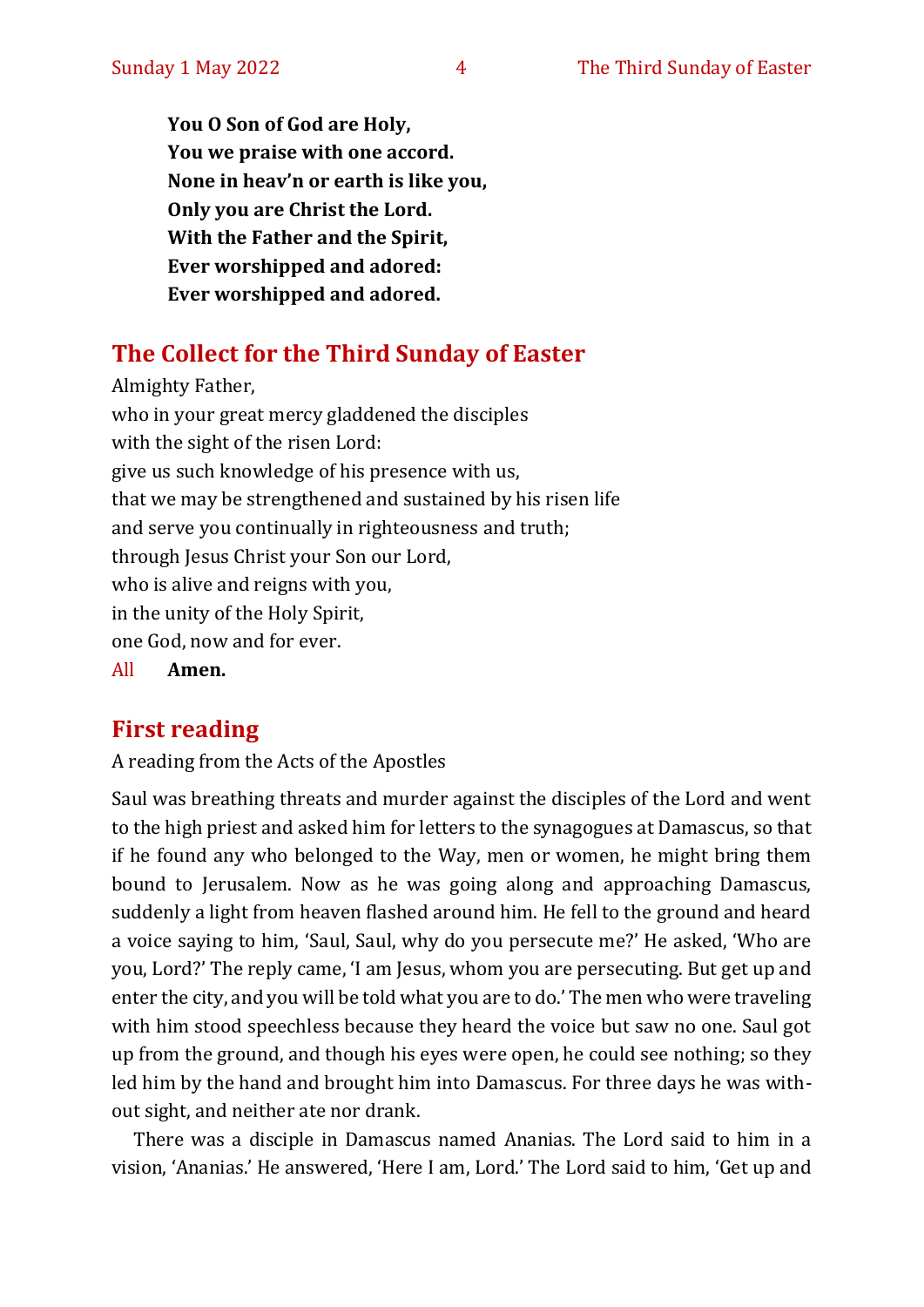go to the street called Straight, and at the house of Judas look for a man of Tarsus named Saul. At this moment he is praying, and he has seen in a vision a man named Ananias come in and lay his hands on him so that he might regain his sight.' But Ananias answered, 'Lord, I have heard from many about this man, how much evil he has done to your saints in Jerusalem; and here he has authority from the chief priests to bind all who invoke your name.' But the Lord said to him, 'Go, for he is an instrument whom I have chosen to bring my name before Gentiles and kings and before the people of Israel; I myself will show him how much he must suffer for the sake of my name.' So Ananias went and entered the house. He laid his hands on Saul and said, 'Brother Saul, the Lord Jesus, who appeared to you on your way here, has sent me so that you may regain your sight and be filled with the Holy Spirit.' And immediately something like scales fell from his eyes, and his sight was restored. Then he got up and was baptised. After taking some food, he regained his strength. For several days he was with the disciples in Damascus, and immediately he began to proclaim Jesus in the synagogues, saying, 'He is the Son of God.' *Acts 9:1–20*

This is the Word of the Lord

All **Thanks be to God.**

# **Second reading**

A reading from Revelation of St John the Divine

Then I looked, and I heard the voice of many angels surrounding the throne and the living creatures and the elders; they numbered myriads of myriads and thousands of thousands, singing with full voice, 'Worthy is the Lamb that was slaughtered to receive power and wealth and wisdom and might and honor and glory and blessing!' Then I heard every creature in heaven and on earth and under the earth and in the sea, and all that is in them, singing, 'To the one seated on the throne and to the Lamb be blessing and honour and glory and might forever and ever!' And the four living creatures said, 'Amen!' And the elders fell down and worshiped. *Revelation 5:11–14*

This is the Word of the Lord All **Thanks be to God.**

HYMN 2 **[Here is love, vast as the ocean](https://www.youtube.com/watch?v=v8YOPj5TnUM)** (click on this link to hear the hymn) **[Isn't he beautiful](https://www.youtube.com/watch?v=X0COhHYlymI)** (please click on this link to hear the hymn)

# **Gospel reading**

Hear the Gospel of our Lord Jesus Christ according to John

All **Glory to you O Lord.**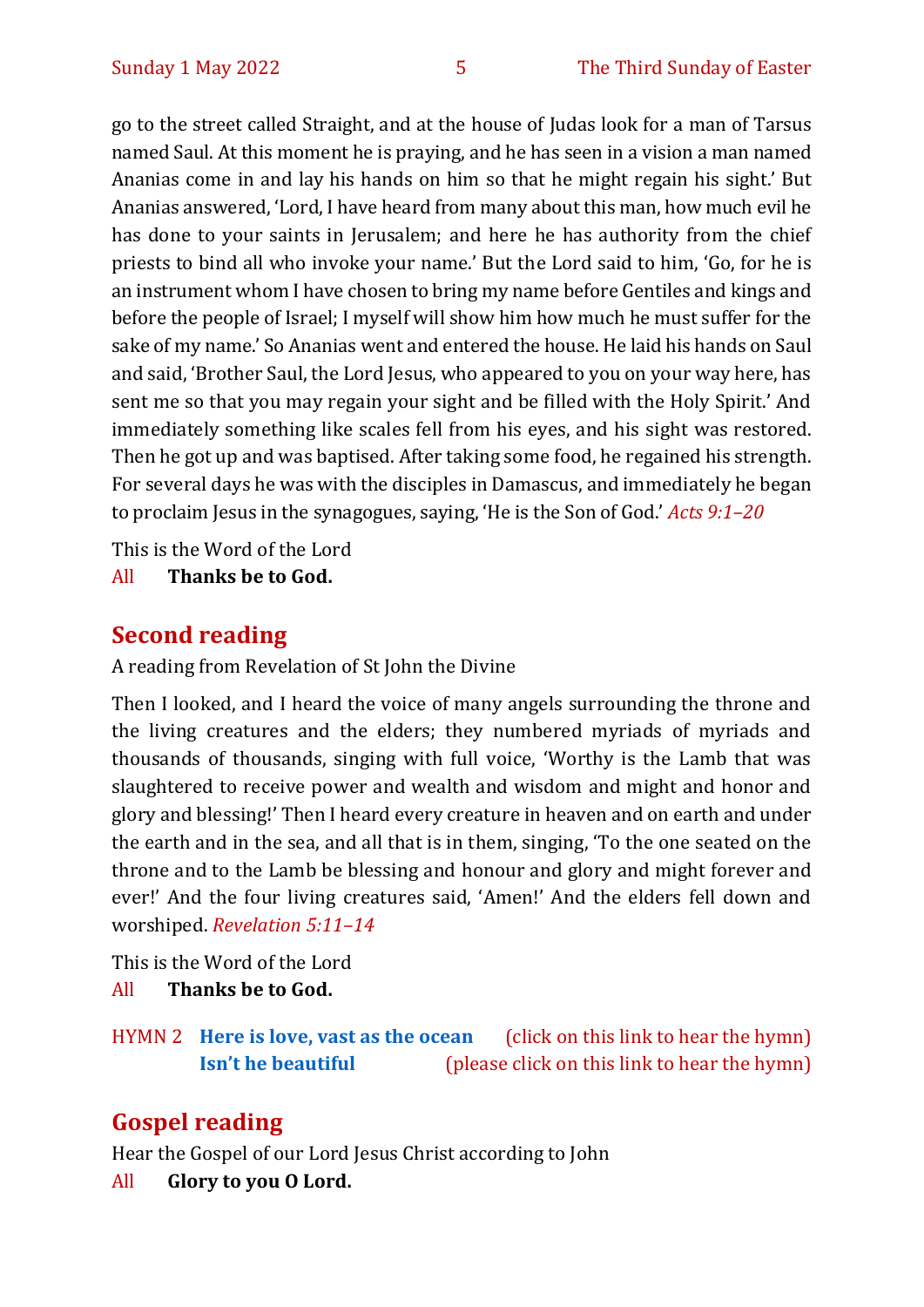After these things Jesus showed himself again to the disciples by the Sea of Tiberias; and he showed himself in this way. Gathered there together were Simon Peter, Thomas called the Twin, Nathanael of Cana in Galilee, the sons of Zebedee, and two others of his disciples. Simon Peter said to them, 'I am going fishing.' They said to him, 'We will go with you.' They went out and got into the boat, but that night they caught nothing. Just after daybreak, Jesus stood on the beach; but the disciples did not know that it was Jesus. Jesus said to them, 'Children, you have no fish, have you?' They answered him, 'No.' He said to them, 'Cast the net to the right side of the boat, and you will find some.' So they cast it, and now they were not able to haul it in because there were so many fish. That disciple whom Jesus loved said to Peter, 'It is the Lord!' When Simon Peter heard that it was the Lord, he put on some clothes, for he was naked, and jumped into the sea. But the other disciples came in the boat, dragging the net full of fish, for they were not far from the land, only about a hundred yards off. When they had gone ashore, they saw a charcoal fire there, with fish on it, and bread. Jesus said to them, 'Bring some of the fish that you have just caught.' So Simon Peter went aboard and hauled the net ashore, full of large fish, a hundred fifty-three of them; and though there were so many, the net was not torn. Jesus said to them, 'Come and have breakfast.' Now none of the disciples dared to ask him, 'Who are you?' because they knew it was the Lord. Jesus came and took the bread and gave it to them, and did the same with the fish. This was now the third time that Jesus appeared to the disciples after he was raised from the dead.

When they had finished breakfast, Jesus said to Simon Peter, 'Simon son of John, do you love me more than these?' He said to him, 'Yes, Lord; you know that I love you.' Jesus said to him, 'Feed my lambs.' A second time he said to him, 'Simon son of John, do you love me?' He said to him, 'Yes, Lord; you know that I love you.' Jesus said to him, 'Tend my sheep.' He said to him the third time, 'Simon son of John, do you love me?' Peter felt hurt because he said to him the third time, 'Do you love me?' And he said to him, 'Lord, you know everything; you know that I love you.' Jesus said to him, 'Feed my sheep. Very truly, I tell you, when you were younger, you used to fasten your own belt and to go wherever you wished. But when you grow old, you will stretch out your hands, and someone else will fasten a belt around you and take you where you do not wish to go.' (He said this to indicate the kind of death by which he would glorify God.) After this he said to him, 'Follow me.' *John 21:1–19*

This is the Gospel of the Lord

All **Praise to you O Christ.**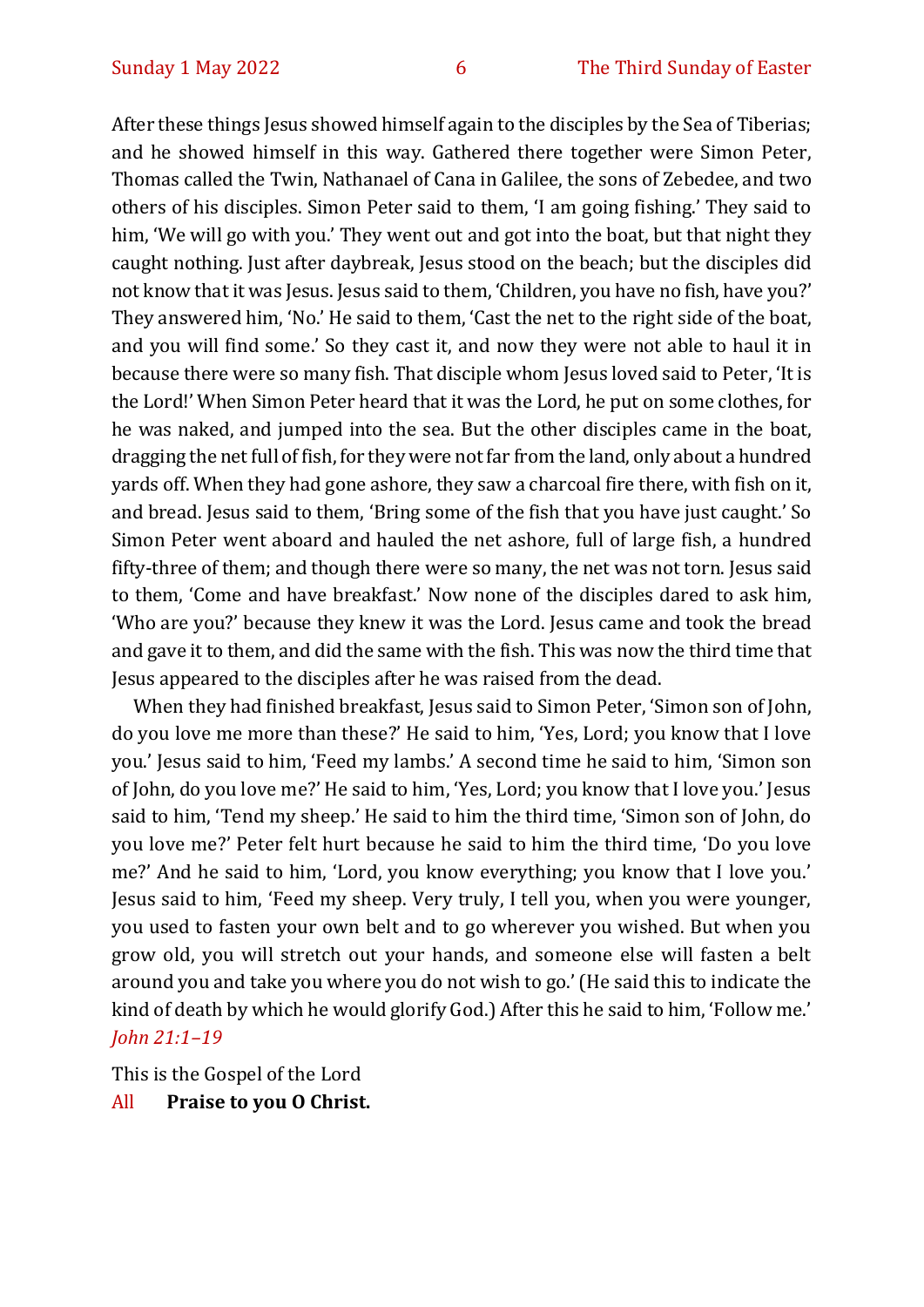#### **Sermon**

These three readings each describe an encounter with the risen Lord Jesus. Each implies a 'before' and an 'after'. In the first reading, Saul starts by breathing threats. Jesus then appears to him in a vision, he becomes a disciple, and is baptised to demonstrate his desire for new life. The story in today's Gospel starts soon after the Resurrection. Having gone back to their old profession of fishing, the disciples meet the risen Jesus who first forgives, then reinstates them. Their eating together has a distinctly eucharistic feel as if he's suggesting they remember him each time they eat and drink. And, again, there is a crossing of water (from boat to shore) which again implies baptism. And in the middle reading, we imply a different transition: it describes a scene of worship in heaven, so it's showing believers who have passed from life on earth to life in heaven, and this time have been washed by death. Their appearance in heaven is a reward for their having navigated their own transitions of faith while here on earth. No doubt, they too will have encountered Jesus, been baptised, and so on.

All three readings involve meeting with Jesus; all three involve death; all three involve a transition; all three describe worship, new life, discipleship, and God. And all three involve conversion as a consequence. Viewed through this lens, then, today's three readings seek to equate conversion with its subtext of repentance and acceptance of forgiveness, with the sacraments as a means of remembering, and death. If we are to knit these three themes together, the best way is to say that true discipleship—discipleship that genuinely fits into this New Testament template—entails a commitment so radical that the person we used to be has, in effect, died and we have become a wholly new creation. To ensure that our committing does indeed lead to eternal life, it is repeated often in sacramental ways.

Today's readings explore this transition and describe its component parts. What do they say? The first suggests that true disciples will employ anything and everything to enhance their discipleship. They look *through* the everyday in order to see God. We give the word 'sacramental' to that mindset. The disciples in the Gospel ate fish and crossed water. The reading from Revelation suggests that worship is not about us and how we feel but about God Himself. And reading from Acts suggests that Saul saw the life of Jesus in the people he persecuted.

Secondly, these readings demand a response. The risen Lord confronts Saul and, in all probability, he thinks he is being inaugurated as a prophet (in context, the start of the account is almost identical to the call of Isaiah, Ezekiel, and so on). Saul capitulates and becomes a disciple. On the shoreline, Jesus tells the disciples to feed, comfort, and love, and history shows they did. The saints in Heaven worship loudly. Jesus himself summarises all these responses when, at the end of today's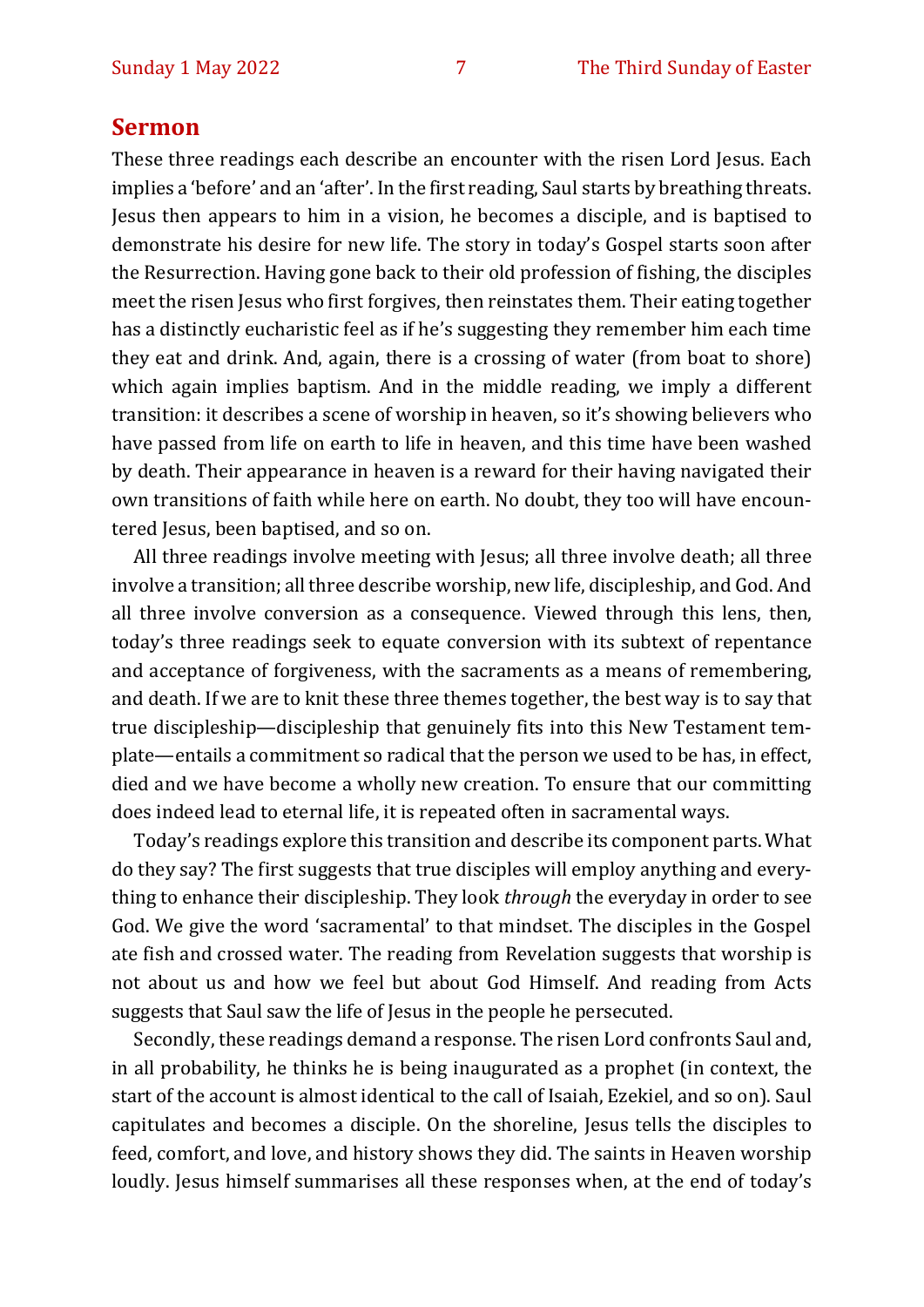Gospel, he says 'Follow me.' All our responses that demonstrate a desire for true discipleship involve following the risen Lord, so we must also divest, change, comfort to be more like him. There may be a sacramental aspect to that following such as baptism: that's why 'Saul' takes a new Christian name and becomes 'Paul'.

The third response is riskier still. It involves making amends for the past, which usually looks suspiciously like the opposite of what we did before becoming a disciple. St Paul builds up the Church as opposed to the holocaust he attempted before. Peter denied Jesus just before the crucifixion and must now proclaim him. The saints in heaven worship endlessly. This third aspect of discipleship therefore requires both courage and self-knowledge. How can we make amends for our past if we deny we ever had one?

We respond to the risen Jesus. We must pass from spiritual death to spiritual life as Saul, the disciples, and the saints in heaven did. That transition will mean using anything to hand to grow in faith. It will mean proclaiming the faith—no one grows faster than the person who speaks of their faith to others. And it will involve repairing our past to put in its place a Christian present.

#### **The Creed**

Do you believe and trust in God the Father, the source of all being and life, the one for whom we exist?

#### All **We believe and trust in him.**

Do you believe and trust in God the Son, who took our human nature, died for us and rose again?

#### All **We believe and trust in him.**

Do you believe and trust in God the Holy Spirit, who gives life to the people of God and makes Christ known in the world?

#### All **We believe and trust in him.**

This is the faith of the Church.

All **This is our faith. We believe and trust in one God, Father, Son and Holy Spirit. Amen.**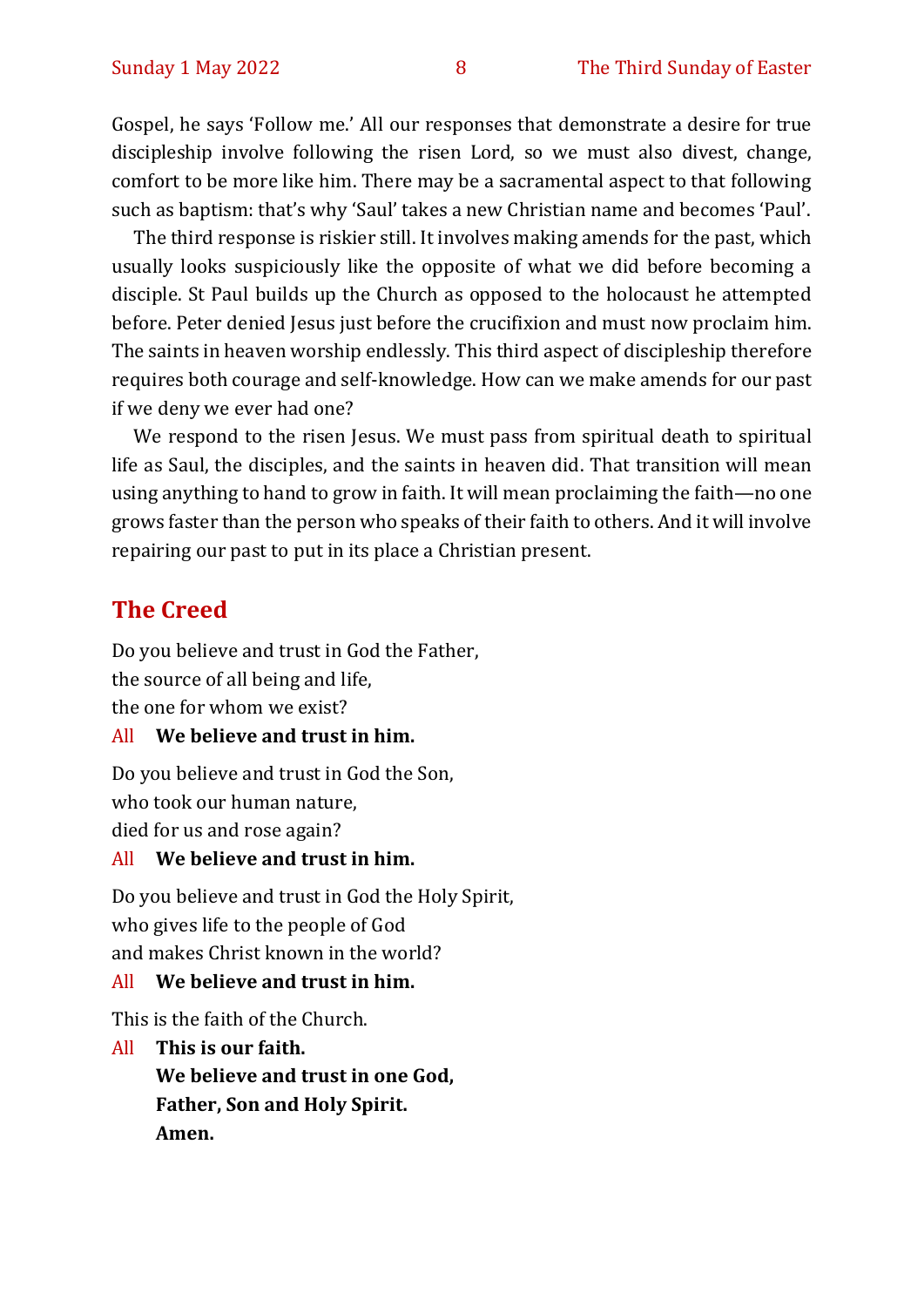# **Prayers of intercession**

Thank you for the resurrection of our Lord and Saviour. Help us to respond, that we become the people you want us to be.

Lord, hear us.

#### All **Lord, gracious hear us.**

We pray for your Church. Help it become the powerhouse of worship and renewal you want it to be. To that end, please inspire the Church to witness and love. Helps us, its members, to work together and become the Body of Christ here on earth. Lord, hear us.

#### All **Lord, gracious hear us.**

We pray for ourselves and our friends, family, neighbours, colleagues … all the people we know. Give us the courage to listen to love them.

Lord, hear us.

#### All **Lord, gracious hear us.**

We pray for the world, asking that your Kingdom come here on earth as it is in heaven. We pray for places of warfare—including those no longer in the news. We pray for those fighting climate change. We pray for those fighting disease and disinformation. Those fighting crime and political corruption.

Lord, hear us.

#### All **Lord, gracious hear us.**

We pray for those in need especially those fighting against the claims of love that Jesus places before us all; those responding to God and finding it difficult to leave behind the claims of their past lives; and all those countless others for whom the love of God seems distant.

Lord, hear us.

#### All **Lord, gracious hear us.**

We pray for those who've died in the faith and now worship continually in heaven. We pray for those who died this past night; whose who died alone; those whose year's mind occur at this time. We pray for those who miss them, mourn, and grieve. Lord, hear us.

#### All **Lord, gracious hear us.**

Merciful Father,

All **accept these prayers for the sake of your Son, our Saviour Jesus Christ. Amen.**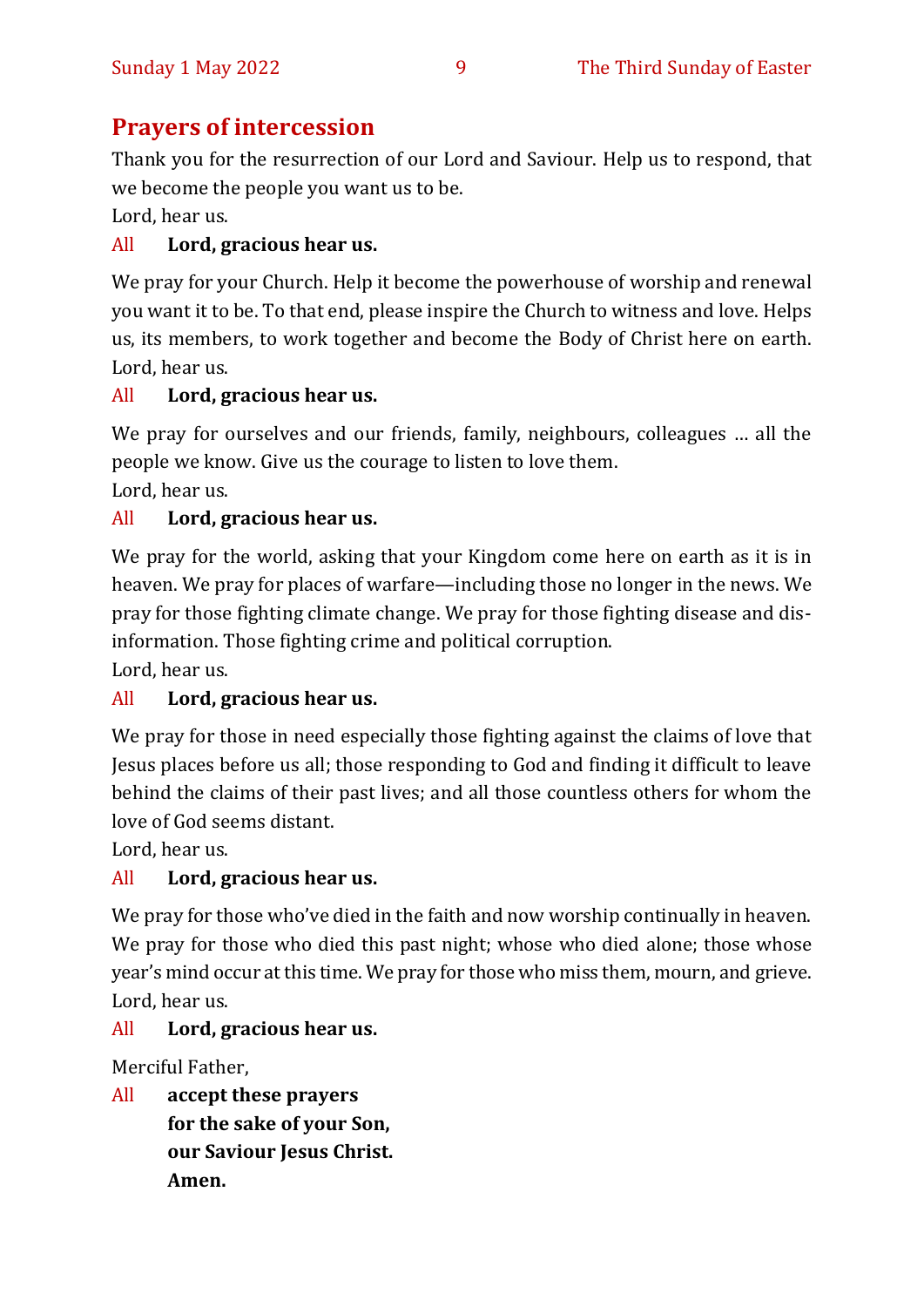# **The peace**

The risen Christ came and stood among his disciples and said, 'Peace be with you.' Then were they glad when they saw the Lord. Alleluia.

The peace of the Lord be always with you,

All **And also with you.**

HYMN 3 **[Lift high the cross!](https://www.youtube.com/watch?v=GbcBXYP4AlE)** (please click on this link to hear the hymn)

The liturgy of the Communion Service appears below

HYMN 4 **[Love divine, all loves excelling](https://www.youtube.com/watch?v=_hmfqe_8SEI&list=RD_hmfqe_8SEI&start_radio=1&rv=_hmfqe_8SEI&t=51)** (click on this link to hear the hymn)

# The Dismissal

God the Father, by whose love Christ was raised from the dead, open to you who believe the gates of everlasting life.

# All **Amen.**

God the Son,

who in bursting the grave has won a glorious victory, give you joy as you share the Easter faith.

# All **Amen.**

God the Holy Spirit, whom the risen Lord breathed into his disciples, empower you and fill you with Christ's peace.

# All **Amen.**

And the blessing of God the Almighty:

Father, Son, and Holy Spirit,

be with you now and remain with you always.

# All **Amen.**

Go in peace to love and serve the Lord.

# All **In the name of Christ. Amen.**

Alleluia, Christ is risen!

#### All **He is risen indeed! Alleluia!**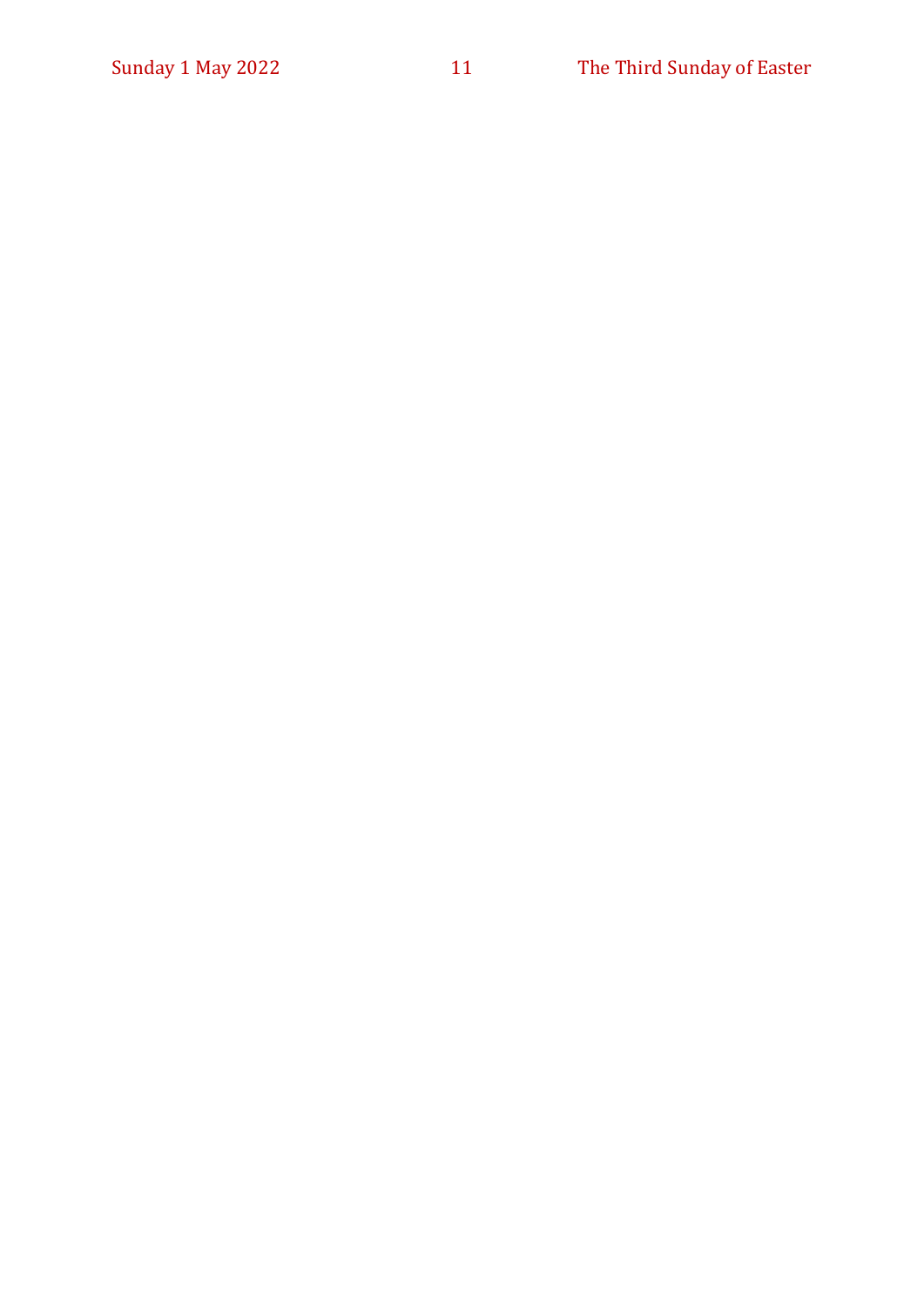# The Liturgy of the Sacrament

# Eucharistic Prayer (prayer E)

The Lord be with you

# All **and also with you.**

Lift up your hearts.

# All **We lift them to the Lord.**

Let us give thanks to the Lord our God.

# All **It is right to give thanks and praise.**

Father, you made the world and love your creation. You gave your Son Jesus Christ to be our Saviour. His dying and rising have set us free from sin and death. And so we gladly thank you, with saints and angels praising you, and saying,

All **Holy, holy, holy Lord, God of power and might, heaven and earth are full of your glory. Hosanna in the highest. Blessed is he who comes in the name of the Lord. Hosanna in the highest.**

We praise and bless you, loving Father, through Jesus Christ, our Lord; and as we obey his command, send your Holy Spirit, that broken bread and wine outpoured may be for us the body and blood of your dear Son.

On the night before he died he had supper with his friends and, taking bread, he praised you. He broke the bread, gave it to them and said: Take, eat; this is my body which is given for you; do this in remembrance of me.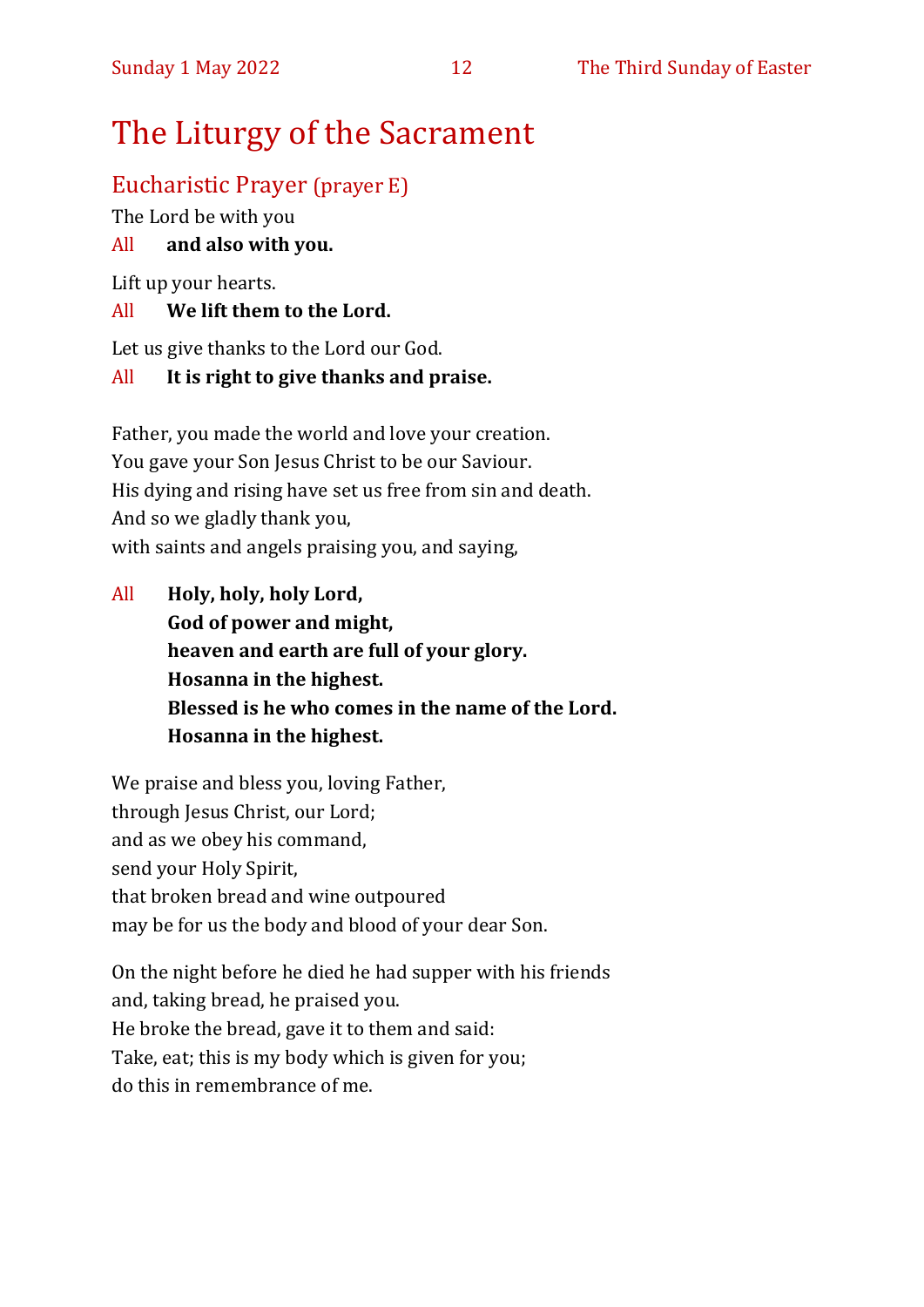When supper was ended he took the cup of wine. Again he praised you, gave it to them and said: Drink this, all of you; this is my blood of the new covenant, which is shed for you and for many for the forgiveness of sins. Do this, as often as you drink it, in remembrance of me.

So, Father, we remember all that Jesus did, in him we plead with confidence his sacrifice made once for all upon the cross.

Bringing before you the bread of life and cup of salvation, we proclaim his death and resurrection until he comes in glory.

Great is the mystery of faith:

# All **Christ has died. Christ is risen. Christ will come again.**

Lord of all life, help us to work together for that day when your kingdom comes and justice and mercy will be seen in all the earth.

Look with favour on your people, gather us in your loving arms and bring us with all the saints to feast at your table in heaven.

Through Christ, and with Christ, and in Christ, in the unity of the Holy Spirit, all honour and glory are yours, O loving Father, for ever and ever.

All **Amen.**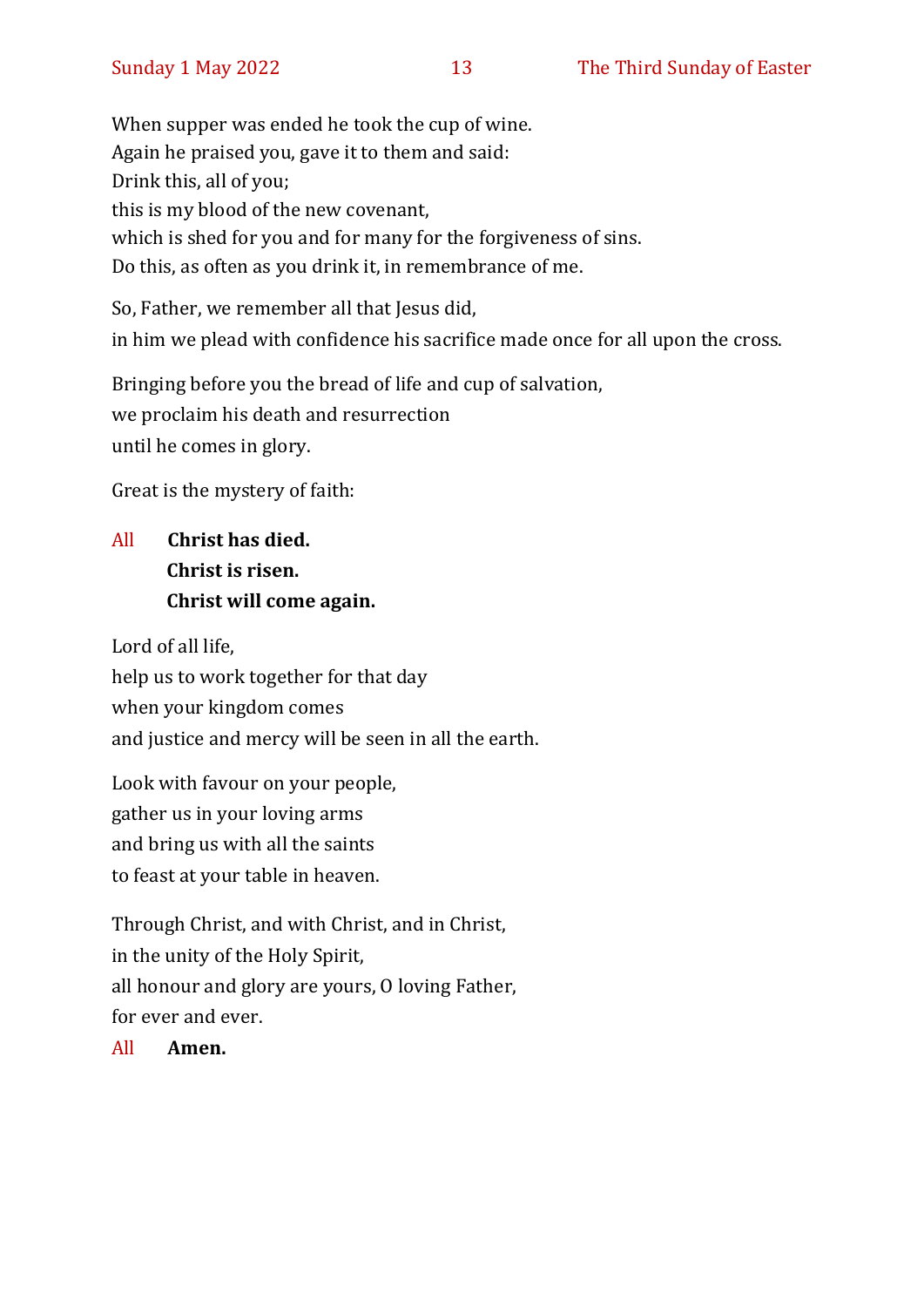#### **The Lord's Prayer**

As our Saviour taught us, so we pray

All **Our Father in heaven, hallowed be your name, your kingdom come, your will be done, on earth as in heaven. Give us today our daily bread. Forgive us our sins as we forgive those who sin against us. Lead us not into temptation but deliver us from evil. For the kingdom, the power,** 

**and the glory are yours now and for ever. Amen.**

# **Breaking of the Bread**

We break this bread to share in the body of Christ.

- All **Though we are many, we are one body, because we all share in one bread.**
- All **Lamb of God,**

**you take away the sin of the world, have mercy on us.**

**Lamb of God,** 

**you take away the sin of the world, have mercy on us.**

**Lamb of God,** 

**you take away the sin of the world, grant us peace.**

Draw near with faith. Receive the body of our Lord Jesus Christ which he gave for you, and his blood which he shed for you. Eat and drink in remembrance that he died for you, and feed on him in your hearts by faith with thanksgiving.